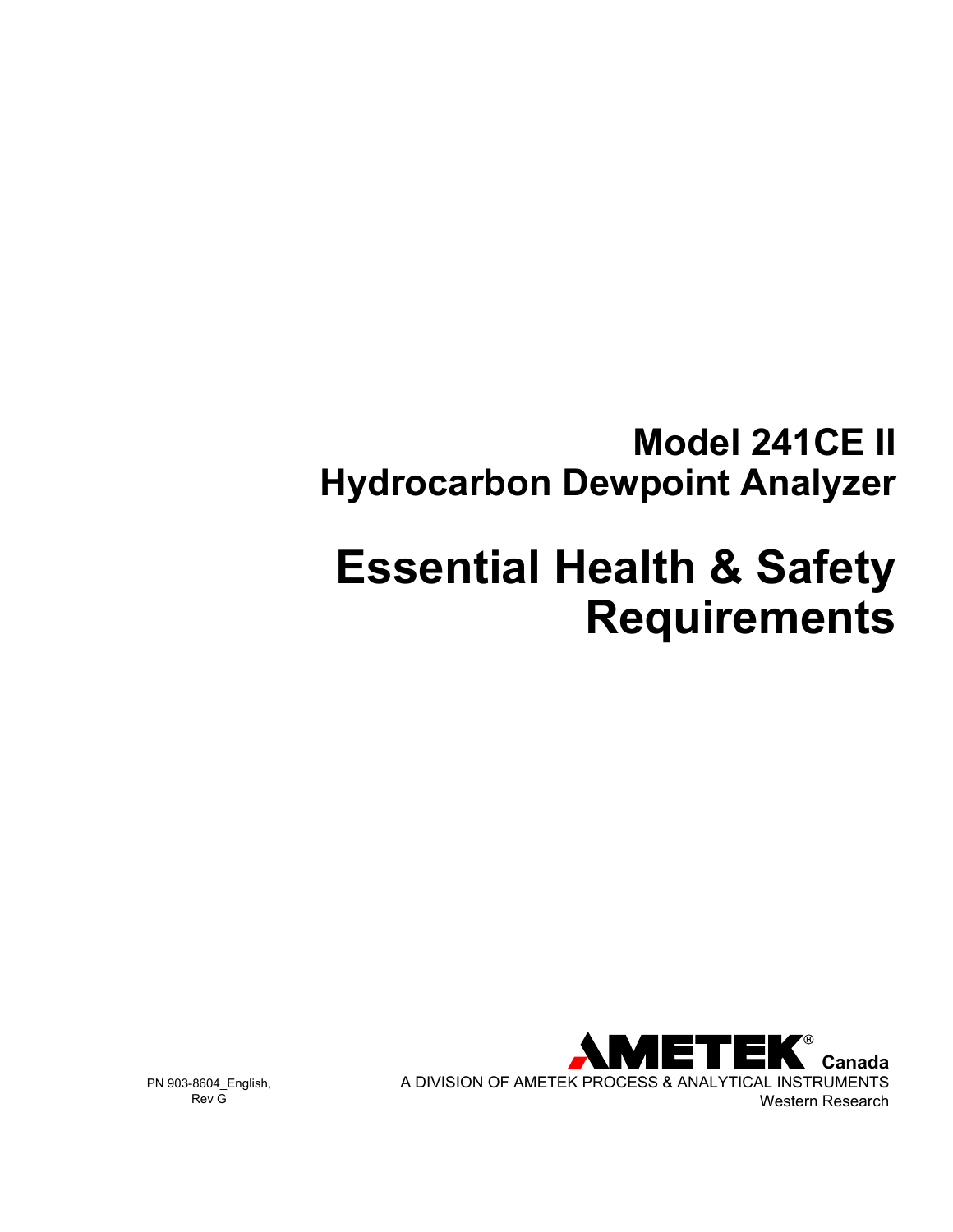#### **© 2004–2017 AMETEK Canada, A Division of AMETEK Process & Analytical Instruments Printed in Canada**

This document contains Essential Health & Safety information for the use of the Model 241CE II Hydrocarbon Dewpoint Analyzer. Data herein has been verified and validated and is believed adequate for the intended use of this instrument. If the instrument or procedures are used for purposes over and above the capabilities specified herein, confirmation of their validity and suitability should be obtained; otherwise, AMETEK does not guarantee results and assumes no obligation or liability. This publication is not a license to operate under, or a recommendation to infringe upon, any process patents.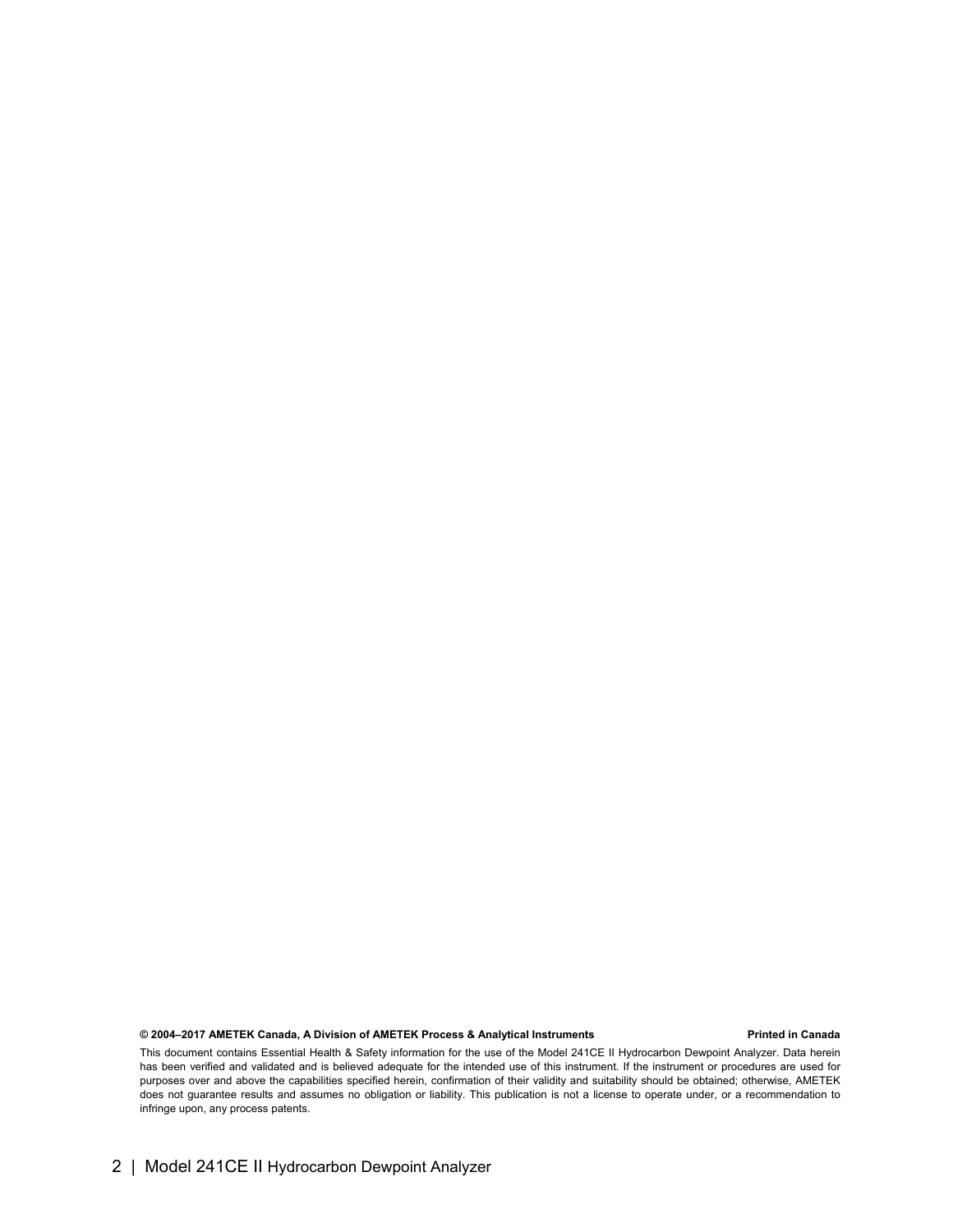# **Contents**

| Making AC Power and Input/Output Signal Connections in the |  |
|------------------------------------------------------------|--|
|                                                            |  |
|                                                            |  |
|                                                            |  |
|                                                            |  |
|                                                            |  |
| Electronics Enclosure Flamepaths (Joining Surfaces) 13     |  |
|                                                            |  |
|                                                            |  |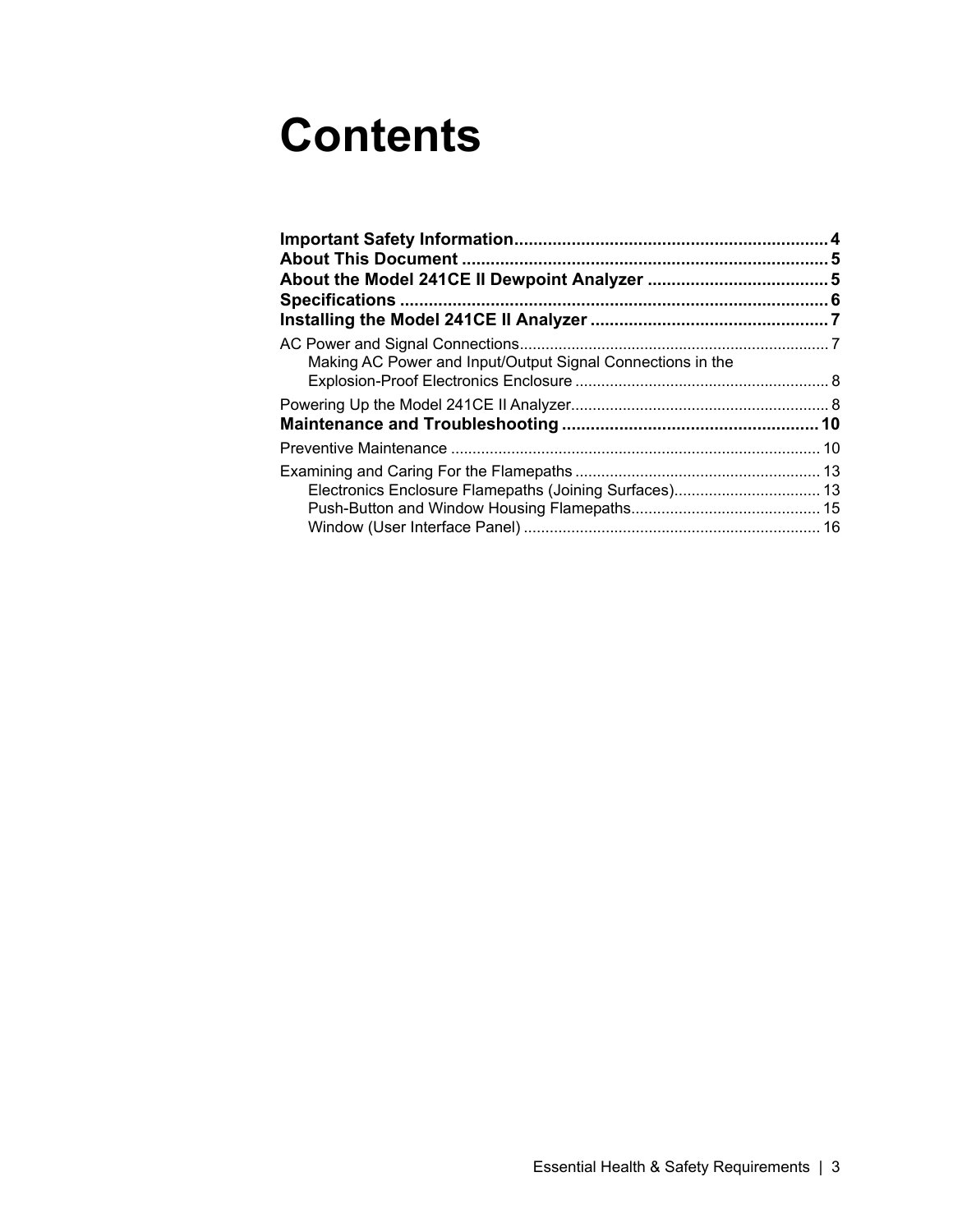# **Important Safety Information**

Before working on the Model 241CE II Analyzer, read and understand the following Warnings and Cautions, which contain important safety and general information that applies to all aspects of working on the analyzer.

Additional Notes, Warnings, and Cautions are included in individual procedures in this document (and in the analyzer *User Manual*) to indicate special conditions to consider during installation, before opening its covers or doors, and while working on the analyzer.



*All covers must be tightly fastened with all screws and the Measuring Cell Assembly must remain in place while the circuits are live.* 



*Always disconnect main AC power and/or alternate power sources (if used, i.e., for relay contacts) to the analyzer before opening any covers or doors on the analyzer and before removing any components from the analyzer.* 

*If it is necessary to open the Ex d Electronics Enclosure while the circuits are live, first test the area for flammable gases (and proceed only when the area is safe). When the Electronics Enclosure is open, take appropriate precautions to avoid electrical shock. Hazardous voltages are present inside.* 



*All electrical connections, adjustments, or servicing of the analyzer should be performed only by properly trained and qualified personnel.* 

*All electrical connections, materials, and methods (plus all safety policies and procedures) must be made in compliance with local wiring regulations and electrical codes for the hazardous area, as specified by the Owner Company, local electrical-inspection authority, and National/EU regulations.*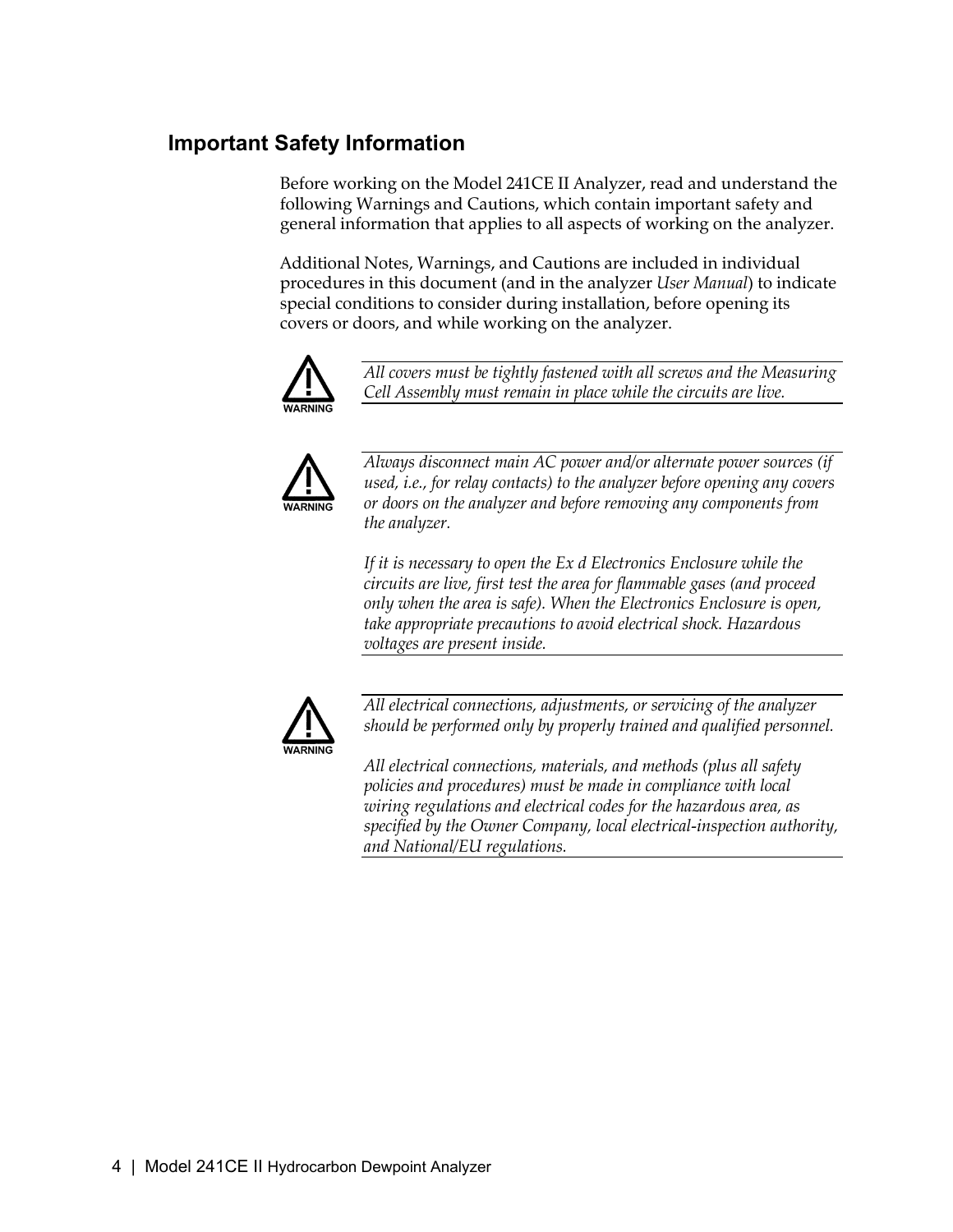

#### *Special Conditions for Safe Use*

*During use, the Cooler Housing section of the Measuring Cell Assembly can functionally be purged with a dry gas such as air or nitrogen. The pressure of this gas at the upstream end of the breathing and draining device may not exceed atmospheric pressure by more than 70 mBAR (1 PSIG).* 

*The sample gas must be above the upper explosion limit and may have a maximum pressure of 138 BAR, at a temperature of +40° C (+104° F).* 



*For electrical-shock protection, the analyzer must be operated from a grounded power source that has a securely connected protectiveground contact.* 

# **About This Document**

This document primarily describes the essential health and safety requirements for the Model 241CE II Hydrocarbon Dewpoint Analyzer intended for use in explosive atmosphere locations.

The procedures discussed in this document include only abbreviated steps to install, operate, and perform maintenance on the analyzer. They do, however, include all relevant safety warnings and cautions to ensure the safety of personnel and the analyzer in explosive atmosphere locations.

[For detailed descriptions of the procedures discussed in this guide, refer to the analyzer *User Manual*.]

# **About the Model 241CE II Dewpoint Analyzer**

The Model 241CE II Analyzer is intended for applications that require hydrocarbon dewpoint (**HCDP**) temperature measurements of natural gas. The analyzer can also be configured to accept an optional, external water signal to provide external water dewpoint (**WDP**) and water content (**WCT**) measurement outputs. The measurements for the HCDP and the external WDP/WCT are displayed on the analyzer's User Interface Panel.

[For detailed information about the applications suited for this analyzer, refer to the analyzer *User Manual*.]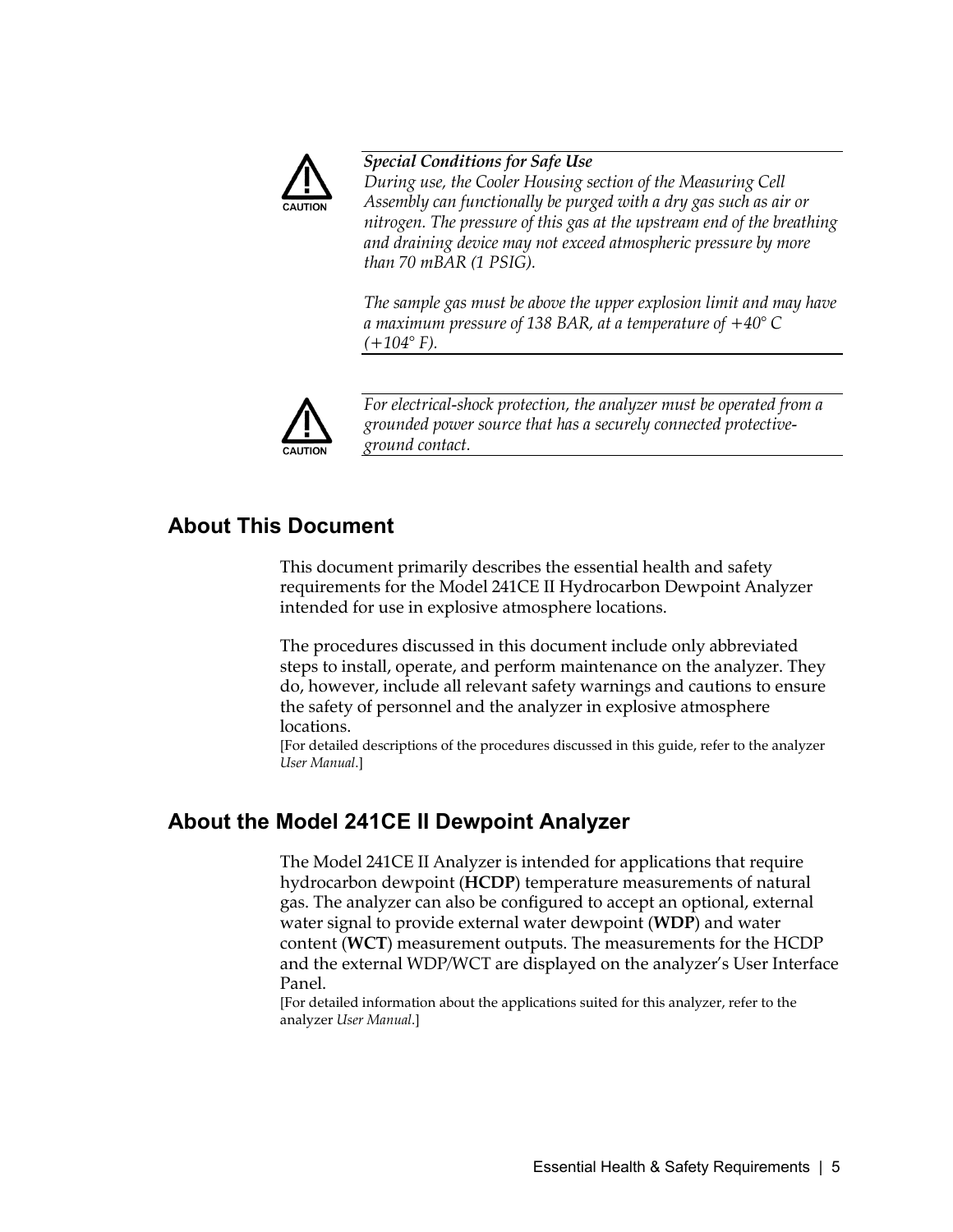# **Specifications**

Refer to the Model 241CE II Analyzer label (Figure 1) – which also indicates its ATEX certification – for electrical specifications. [For a complete listing of all specifications, refer to Chapter 2 in the analyzer *User Manual*.]

|                          | 0344<br>METEK<br>ANETEK CANADA LP<br>2076 SUNRIDGE VAY N.E.<br>CALGARY, AB, CANADA TIY 7H9<br>Model 241CE II Dewpoint Analyzer<br>Certificate Nos.: KEMA 02ATEX2121 X, IECEx DEK12.0052X<br>Ex db IIB T4 Gb<br>Year: $\_\_$                                                                                                                                                           |
|--------------------------|---------------------------------------------------------------------------------------------------------------------------------------------------------------------------------------------------------------------------------------------------------------------------------------------------------------------------------------------------------------------------------------|
| $\mathbf{I}$<br>X label. | <b>Analyzer Serial No.:</b><br>Caution<br>Do not open when an explosive gas atmosphere is present.<br>Use Stainless Steel Fasteners with yield strength ≥450 MPa (65,300 psi).<br><b>Cable Entries Output Signals</b><br>Input<br>Alarm Relay Contacts<br>M25 X 1.5<br>4 to 20 mA DC 275 W; 120 VAC 50/60 Hz<br>24 VDC 0.5A Max.<br>30 VDC Max. 275 W; 240 VAC 50/60 Hz<br>301-1391-D |

**Figure 1. Model 241CE Analyzer ATE**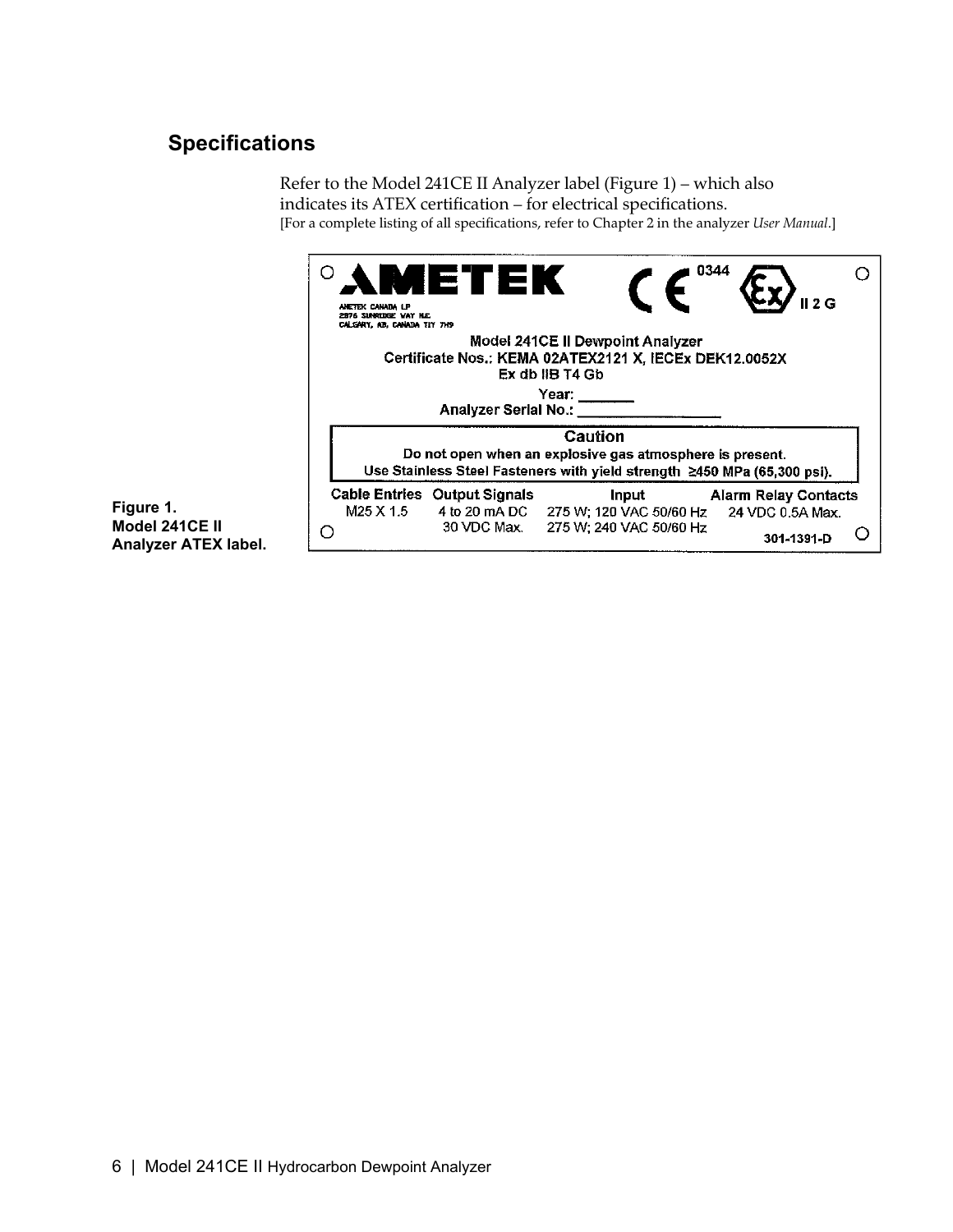# **Installing the Model 241CE II Analyzer**

[For complete installation details, refer to Chapter 3 in the analyzer *User Manual*.]

# **AC Power and Signal Connections**

The nominal operating voltage is indicated on a metal label on the front of the Ex d Enclosure. Verify that the operating voltage on the label agrees with the operating voltage indicated on the documentation supplied with the analyzer.



*Each unused cable entry port must be plugged with a certified Ex d (flameproof) plug. The plugs are supplied by AMETEK. Do not replace these plugs with uncertified plugs.* 



#### *IMPORTANT*

*Refer to the Electromagnetic Compatibility (EMC) page in the contents section of the analyzer "User Manual" for information that discusses the EMC Directive regarding techniques and wiring practices to be followed.* 



*An explosion-proof power-disconnect switch (breaker) – to be supplied by the customer/end user – rated for at least 250 VAC, 3 A, must be connected to, and mounted near, the analyzer. To satisfy local electrical codes, the switch (supplied by the customer) must be certified by the local authority for the appropriate hazardous area.*

*For safety reasons during maintenance, this switch – external to the analyzer – allows the main AC power to be disconnected from the analyzer prior to performing service on it.*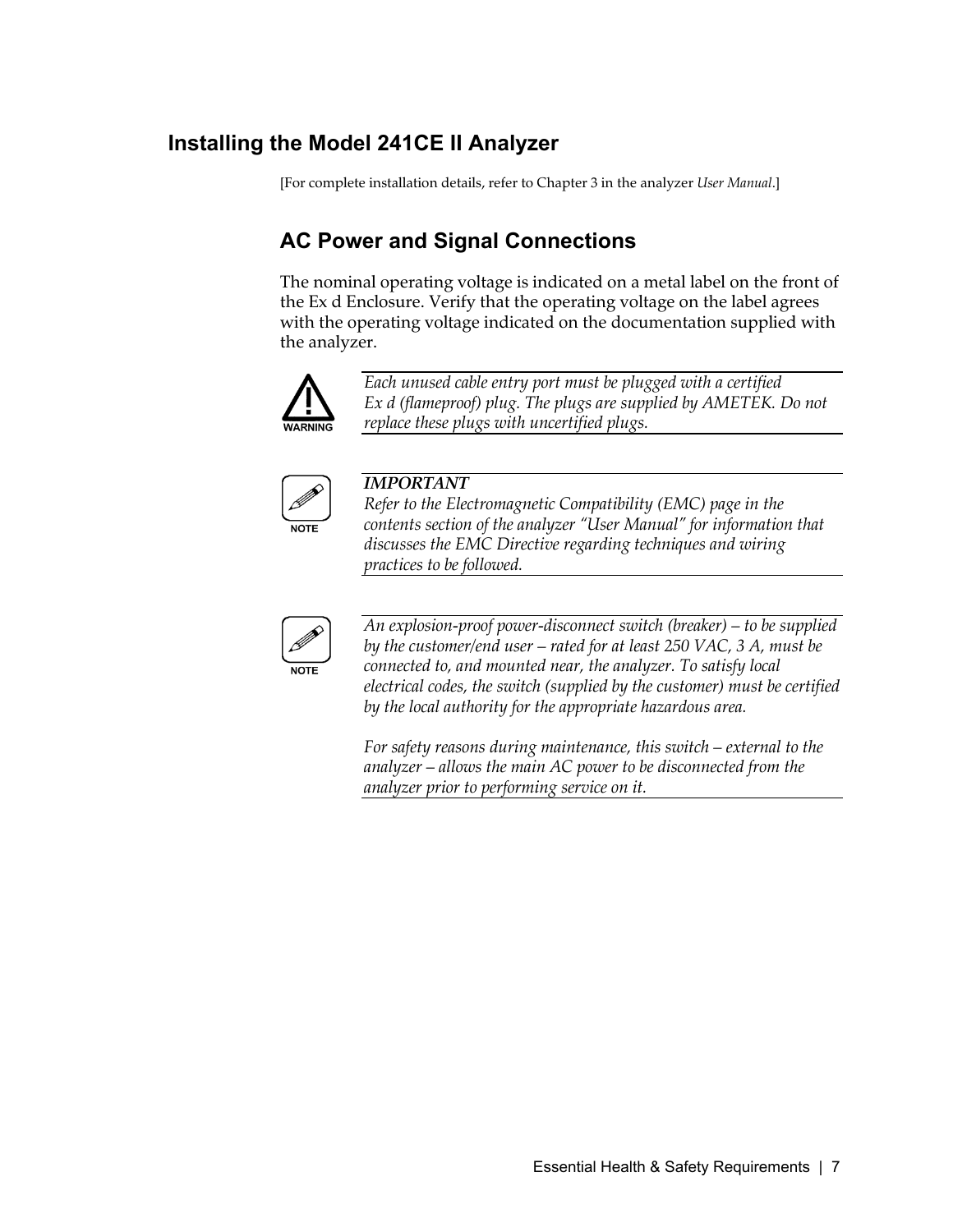### **Making AC Power and Input/Output Signal Connections in the Explosion-Proof Electronics Enclosure**

The AC electrical-supply cable, and input/output (and alarm relay) signal wires (also contained in a cable), must be approved by local wiring regulations and electrical code for the hazardous area. These cables enter the Electronics Enclosure through the Power Cable Entry and Signal Cable Entry, respectively, on the top of the Electronics Enclosure.

The AC power connections are made to the terminals designated "AC Ground", "AC Neutral", and "AC Line" within the explosion-proof Electronics Enclosure, as seen in Figure 2.

The analog input/output (and alarm relay) terminal assignments are also identified in Figure 2.

[For complete wiring details, refer to "Connecting the I/O Signals, Alarm Relay Contacts, and AC Power" in Chapter 3 of the analyzer *User Manual*.]

# **Powering Up the Model 241CE II Analyzer**

[For detailed power-up information, refer to "Powering Up the Model 241CE II Analyzer" in Chapter 3 of the analyzer *User Manual*.]



*Prior to power-up, all local electrical codes must be followed for installing and starting up electrical equipment in hazardous locations.* 

*Before powering up the analyzer, test the area for flammable gases. If an explosive gas atmosphere is present, do not apply power to the analyzer.*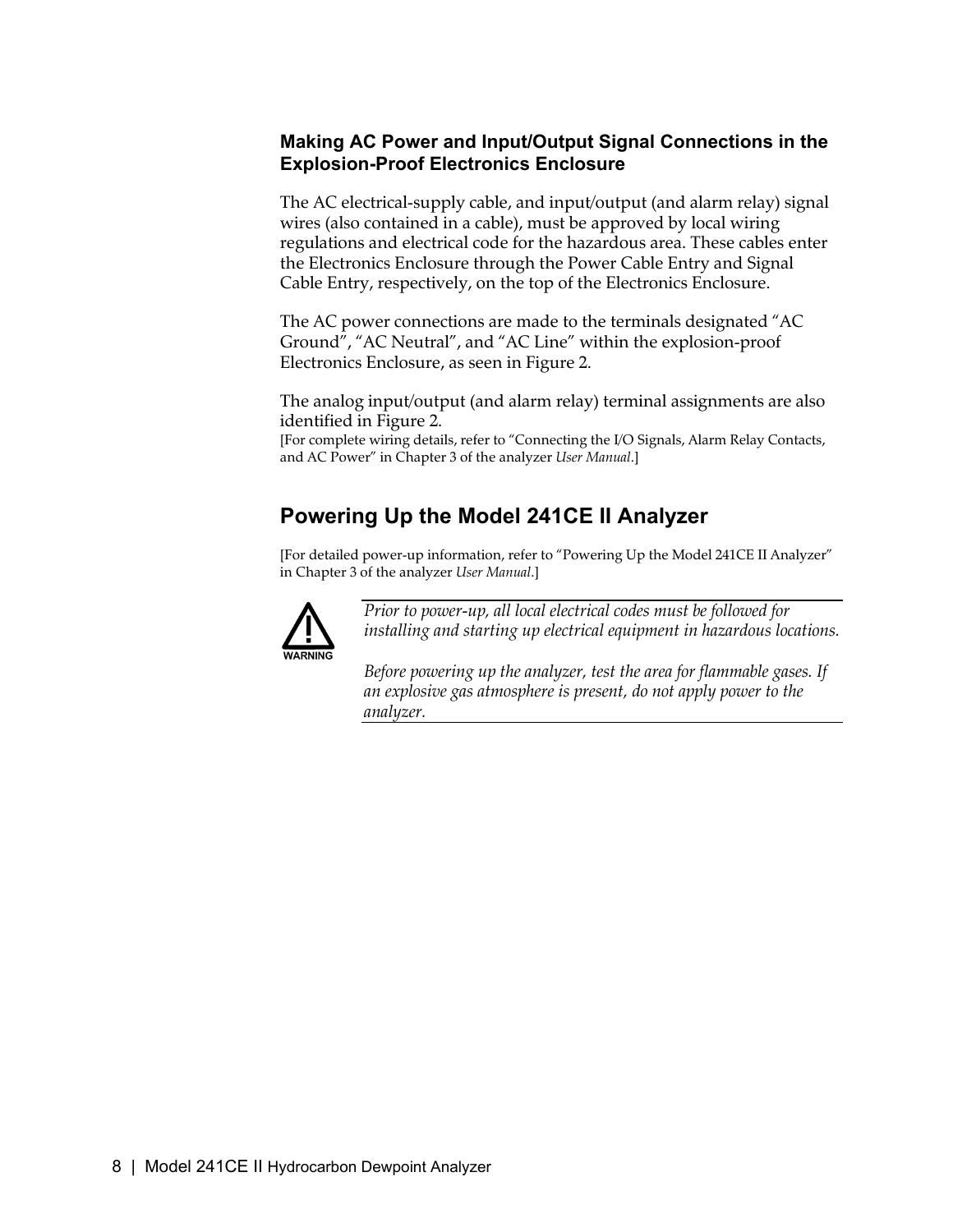

**Figure 2. Customer Connections.**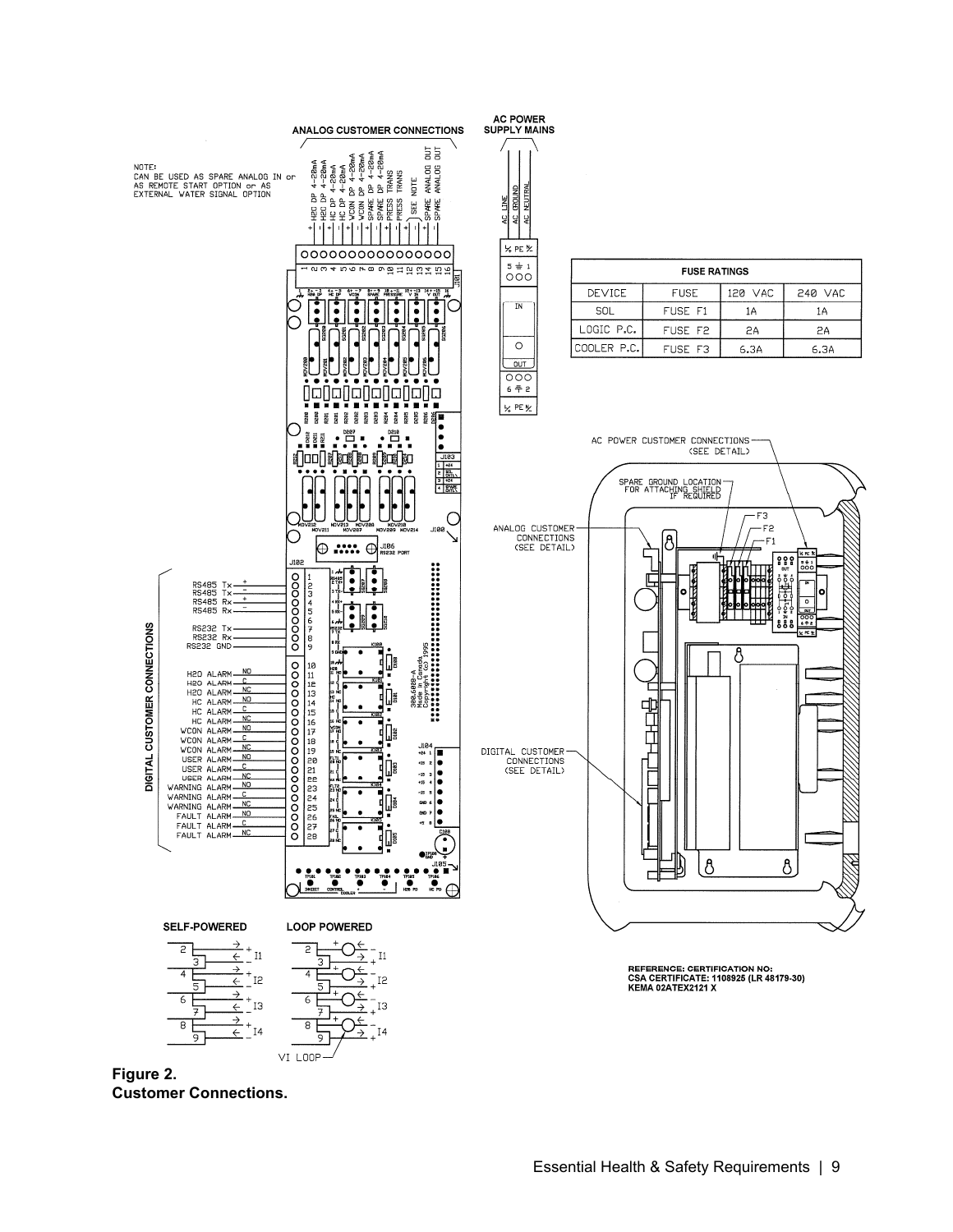# **Maintenance and Troubleshooting**

Follow the "Preventive Maintenance Schedule" [in Chapter 6 of the analyzer *User Manual*] to ensure continued and proper operation of the analyzer. This section/chapter [in the analyzer *User Manual*] also describes parts that require replacing, the frequency in which they should be replaced, and how to replace them.



*Before proceeding, test the area around the analyzer for hazardous gases and proceed only when the area is found to be safe.* 

# **Preventive Maintenance**

Typical preventive maintenance consists of cleaning the Measuring Cell and replacing its o-ring (see Figure 3), and cleaning the Electronics Enclosure flamepath and checking it for damage (scratches, indents, etc.).

To clean and replace parts in the Measuring Cell:

1. Bleed down the sampling system and power down the analyzer.

 After the sampling system has depressurized, disconnect main AC power to the analyzer by opening the explosion-proof powerdisconnect switch (external to the analyzer). [For complete details, refer to "Cleaning the Measuring Cell and Replacing its O-Ring" in Chapter 6 of the analyzer *User Manual.*]

2. Continue with the remaining procedures to disassemble, clean, replace parts in, and reassemble the sampling system components and all associated sampling system tubing:

#### • **Measuring Cell Assembly**

[For information about how to determine if parts in this assembly require cleaning and/or replacement, refer to "Cleaning the Measuring Cell and Replacing its O-Ring" in Chapter 6 of the analyzer *User Manual*.]



*Shut down main AC power to the analyzer before disassembling the Measuring Cell Assembly or removing the entire Cooler Housing/Heatsink/Measuring Cell Assemblies. The joining surfaces of these assemblies are flamepaths.*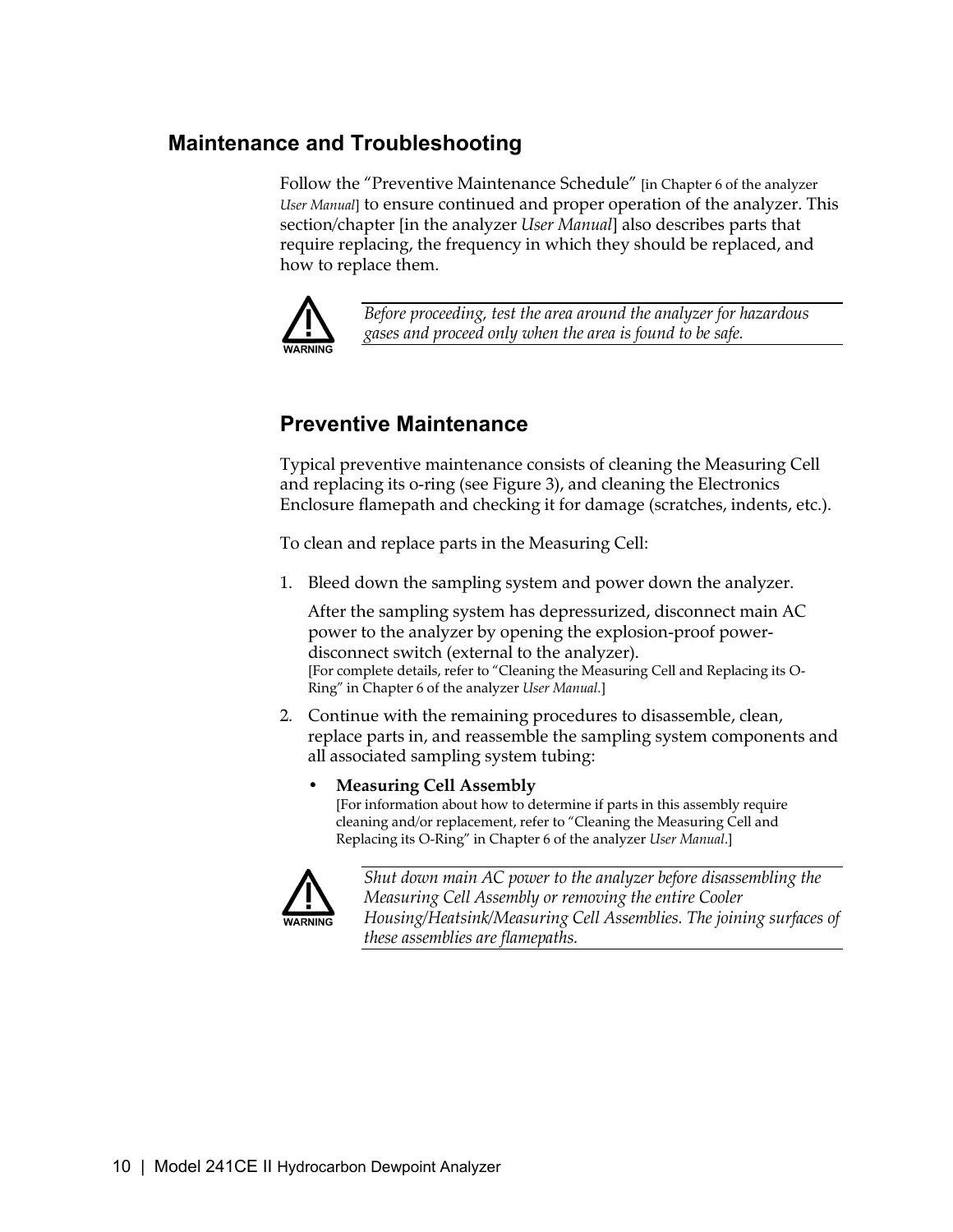

*The Cooler Housing-to-Seal (on the Electronics Enclosure) and Heatsink Mounting Sleeve are flamepath areas. Take special care to avoid scratching, indenting, or otherwise damaging these joining surfaces. If unsure about the integrity of these flamepaths, refer to "Examining and Caring For the Flamepaths," later in this document.* 



*The Measuring Cell Assembly contains integral flame arrestors on the bottom of the cell. Do not replace these flame arrestors with standard fittings.* 

- **Peltier Cooler** (if the Peltier Cooler and/or RTD fail) If the analyzer displays warning or fault messages that may indicate a faulty Peltier Cooler or RTD, AMETEK suggests returning the assembly to the factory for repair*.* [For information about alarms, refer to "Troubleshooting and Diagnostics" in Chapter 6 of the analyzer *User Manual*.]
- 3. Perform a leak (pressure) check on the sampling system fittings that were disconnected/reconnected. [Refer to "Pressure Leak Check" in Chapter 3 of the analyzer *User Manual*.]

 If a gas leak is detected, perform the appropriate repair procedures and retest the fittings until all leaks have been eliminated.

4. Close all doors and covers and secure them with their screws.



*The torque needed to fasten M10 screws on the Ex d Enclosure is 9.0 Nm, ±0.7 Nm (80 in.-lb, ±9 in.-lb).* 

5. Restore AC power to the analyzer and prepare the analyzer for operation.

[Power-up instructions are described under "Cleaning the Measuring Cell and Replacing its O-Ring" in Chapter 6 of the analyzer *User Manual*].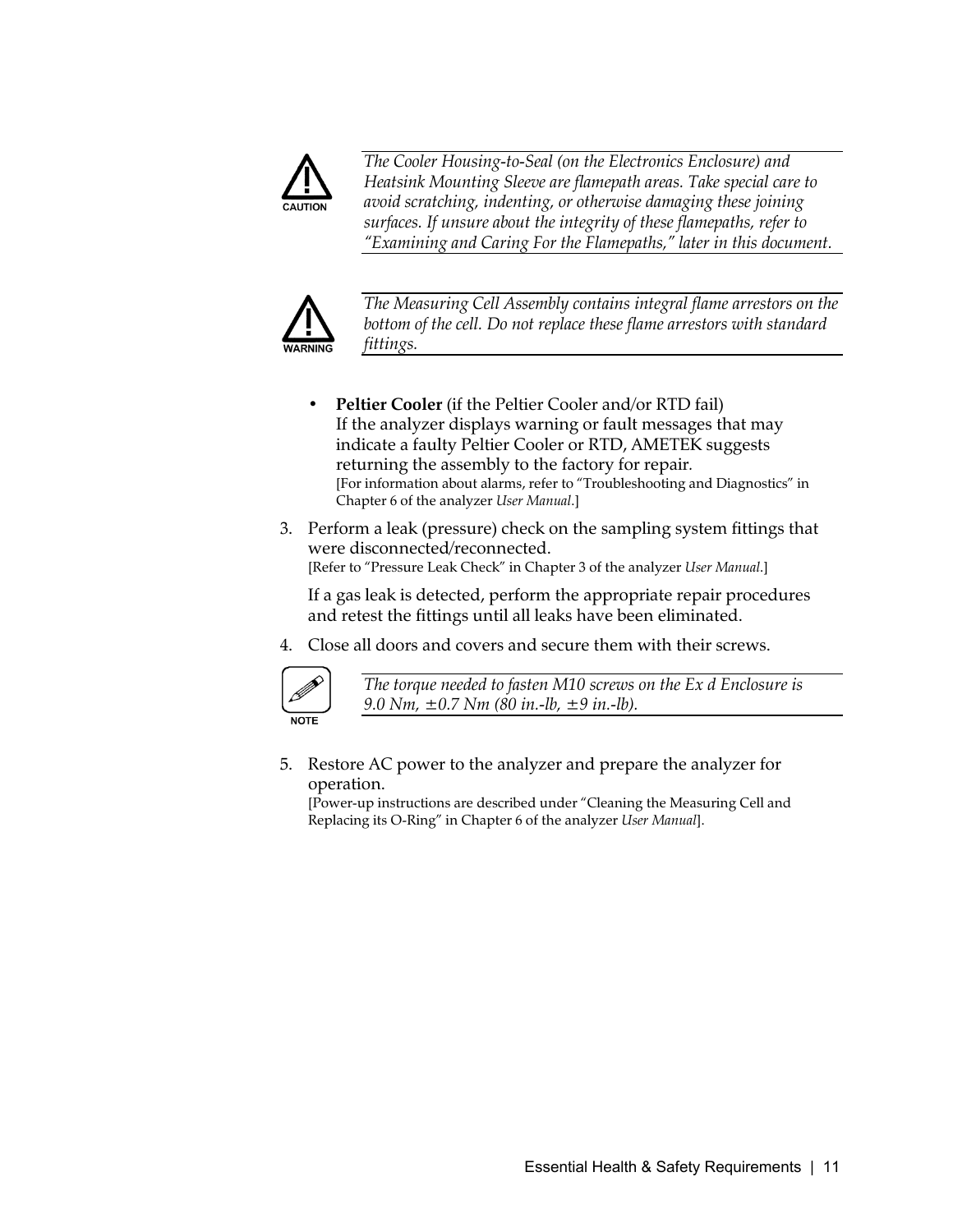

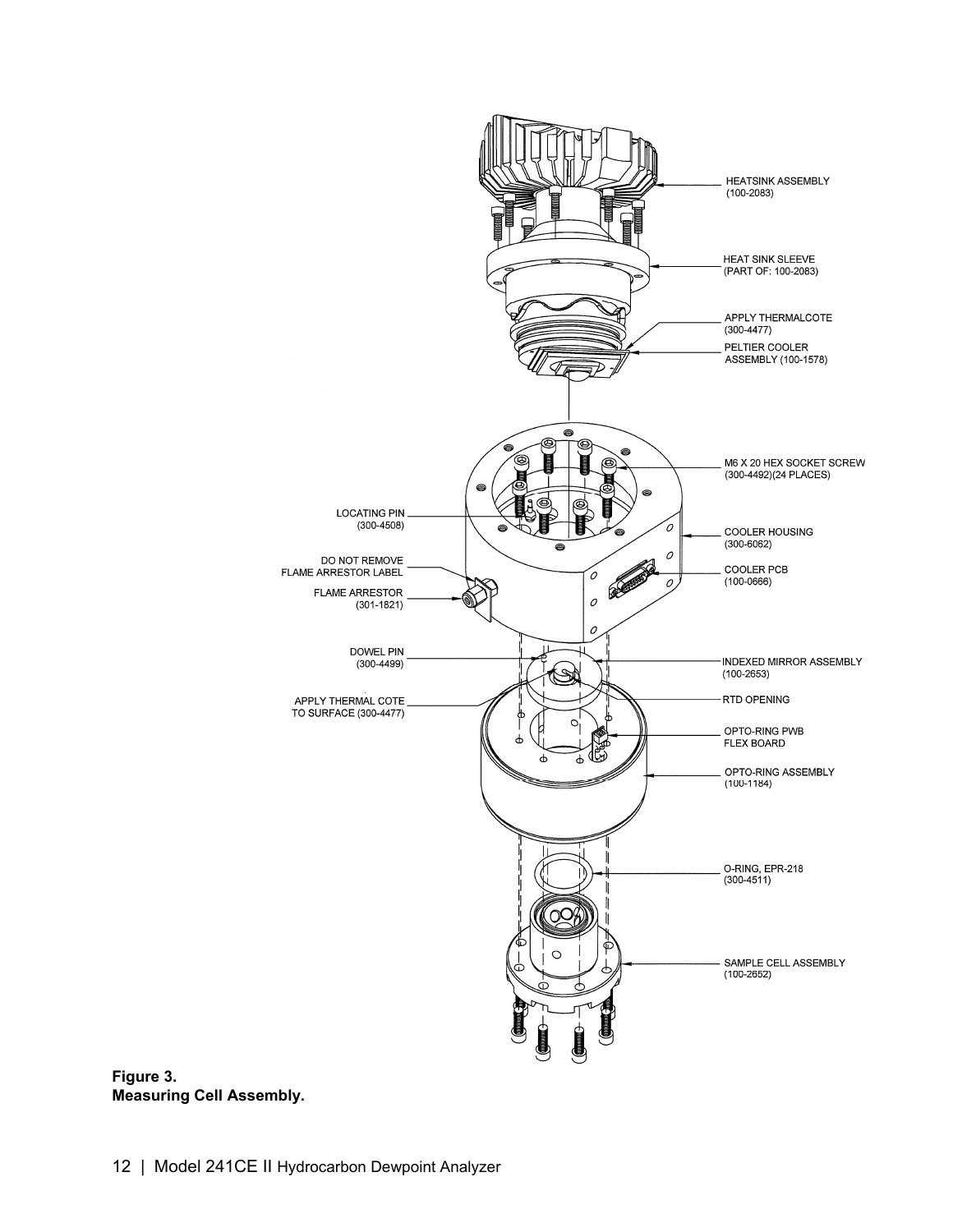# **Examining and Caring For the Flamepaths**

The analyzer is designed with flamepaths that will prevent flame propagation from within the analyzer's Ex d Enclosure to the outside, should an internal explosion occur.

The flamepaths on the analyzer consist of:

• The Electronics Enclosure joining surfaces (flange on enclosure/ enclosure door).

 **During each analyzer maintenance, use a feeler gauge to check the flamepath gap of the Electronics Enclosure flanges (enclosure door and housing joining surfaces). The surfaces of the flanges must be flat (0.05 mm or better) and the minimum flamepath must be at least 38 mm. When the bolts are tightened, the flamepath gap must not exceed 0.08 mm. Use stainless steel fasteners with yield stress ≥450 MPa (65,300 PSI).** *See Warning below.*

• The User Interface Panel push-buttons and Window Housing assembly (Figure 4).

 **Examine the push-buttons on the User Interface Panel for signs of wear or damage (color loss or scratches on the cylindrical portion of the push-buttons).** *See Warning below.*

• All separable joints in the Heatsink/Measuring Cell assemblies (Figure 3).

 **If the Heatsink/Measuring Cell assemblies are separated as part of analyzer maintenance, examine the surfaces of the flanges for scratches or indentation, or other damage.** *See Warning below.*



*Do not apply AC power to the analyzer if any of its flamepaths appear to be scratched, indented, or worn. Applying power to an analyzer with a damaged flamepath is dangerous and could result in serious injury or death to personnel and/or serious damage to equipment.* 

*Replace the parts immediately if damage or wear is apparent. Contact AMETEK immediately if there is any doubt about the integrity of any flamepath.*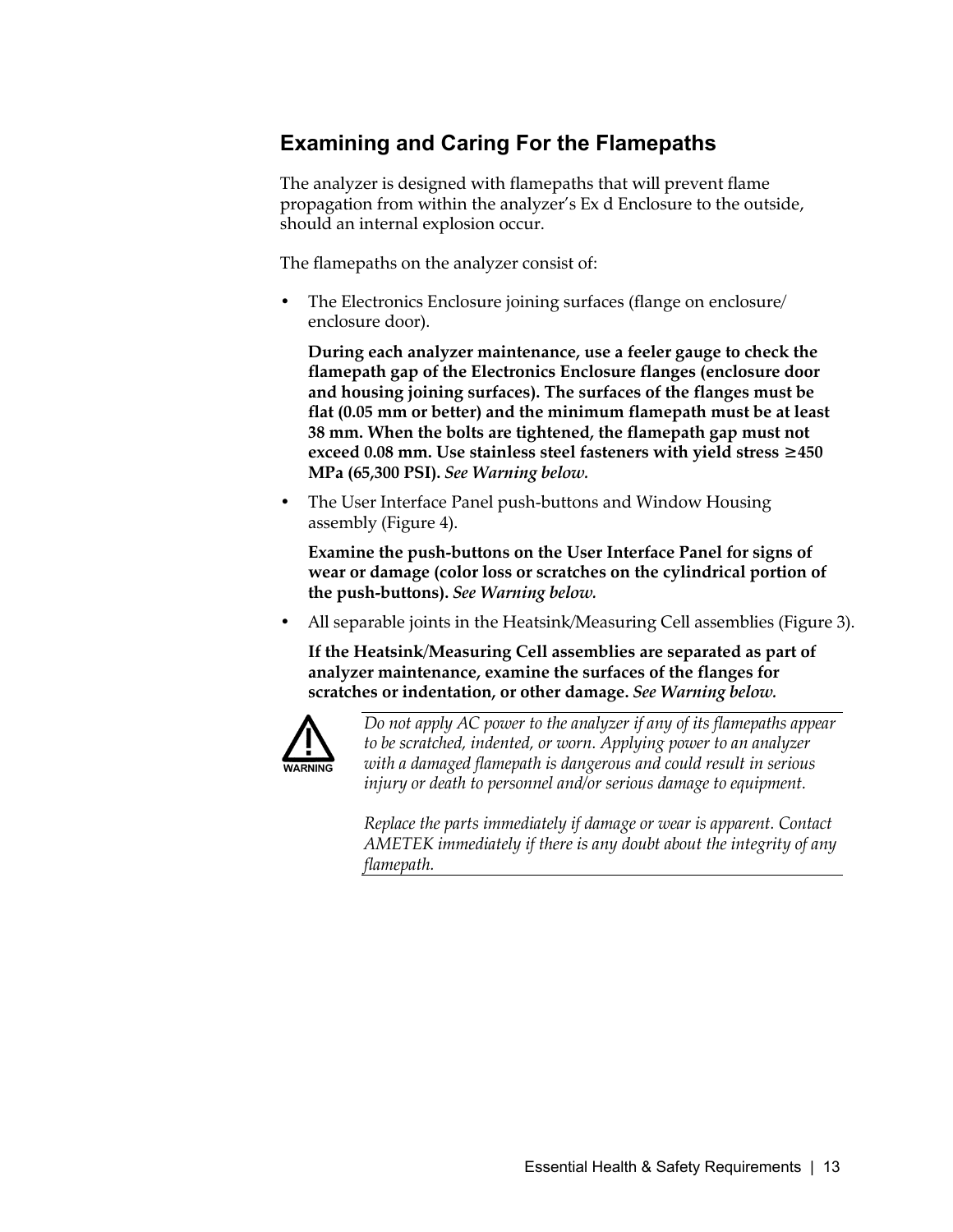# **Electronics Enclosure Flamepaths (Joining Surfaces)**

Any time the Ex d Enclosure is opened for maintenance, inspect the flamepath (joining surfaces) for scratches, indentations, or other damage. Carefully clean the flamepath with a soft, non-abrasive cloth just prior to closing it.



*If it is necessary to use a cleaning agent, make sure the AC power to the analyzer is off. Also, the agent must be non-abrasive and must not attack aluminum (example, a suitable agent is Isopropanol). Following any maintenance and/or cleaning – and after the cleaning fluid has evaporated completely – immediately close the Ex d Enclosure.* 



*When the Ex d Enclosure is opened for maintenance or repair, take extreme care to avoid scratching or damaging its flamepaths.* 

*Always close the enclosure door and secure it with one screw whenever service or maintenance is not being performed on the internal components of the Ex d Enclosure. This will reduce the risk of inadvertently scratching or damaging the flamepath.* 

*Before closing the door, gently clean the flamepath (joining surfaces) with a soft, non-abrasive cloth and make sure the surfaces are free of debris.* 



*When performing equipment maintenance in hazardous areas, all safety standards and procedures must be followed, as specified by the Owner Company, local electrical-inspection authority, and National/EU regulations.*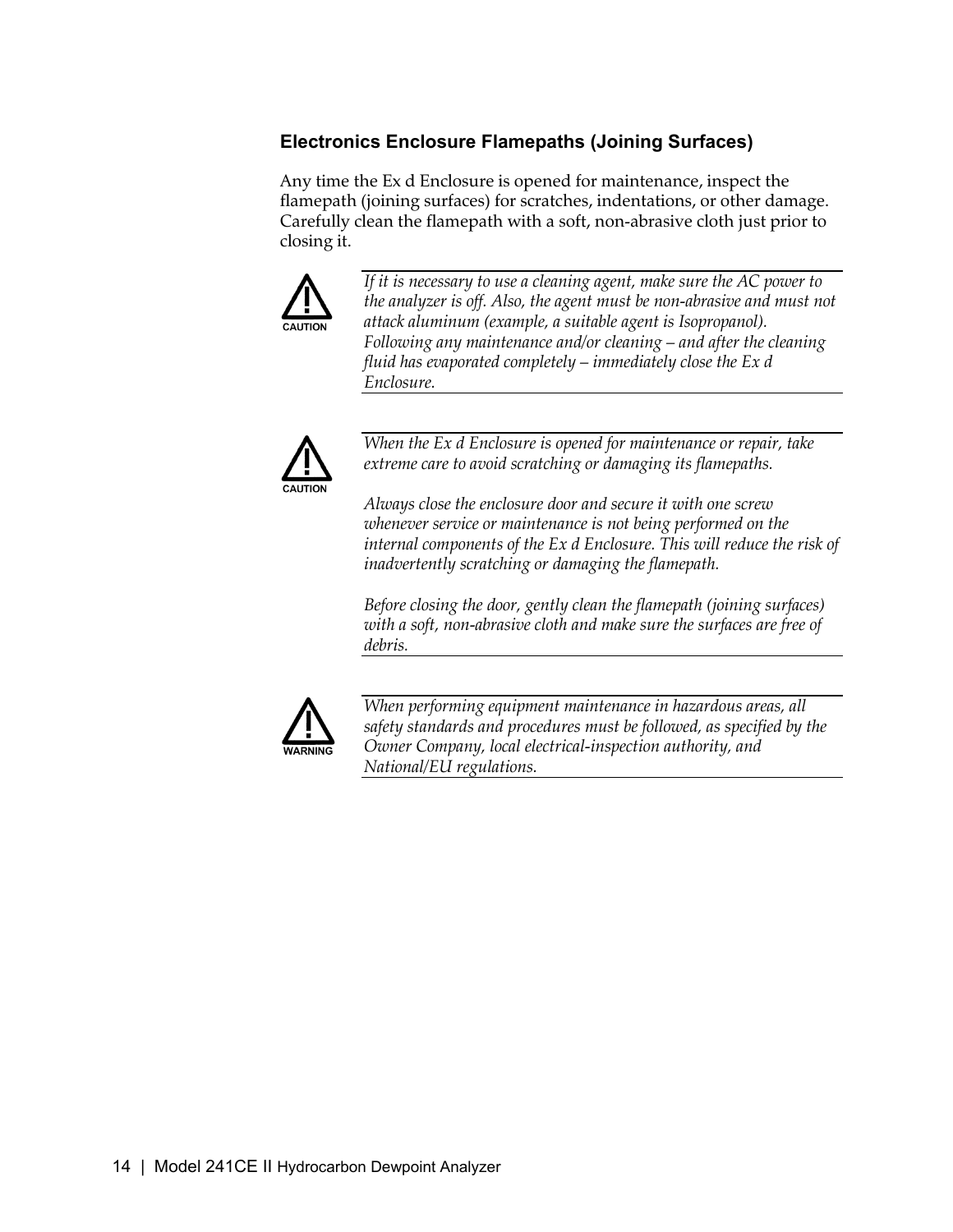#### **Push-Button and Window Housing Flamepaths**

The push-buttons and their holes in the Window Housing (on the User Interface Panel) are subject to very low rates of wear if they are used under reasonably clean conditions. However, if the analyzer is exposed to excessive dust, dirt, or other abrasive conditions, it is possible that the debris may eventually enlarge the flamepath gap between the pushbuttons and their holes in the Window Housing. See Figure 4.

The push-buttons are constructed of aluminum with a blue anodized finish. The Window Housing is constructed of aluminum with a black anodized finish. Periodically, examine the push-buttons and the holes in the Window Housing for any visible signs of wear, such as color loss on the cylindrical portion of the push-buttons. **If the push-buttons show signs of wear or become damaged, contact your AMETEK Service Representative.**



*If the push-buttons become stuck, do not attempt to dislodge them using pliers or any other tools. Do not use any force to dislodge them; doing so may scratch, bend, or otherwise damage the push-buttons, causing damage to their flamepaths. If this happens, they must be replaced.* 

Refer to Figure 4 while disassembling and reassembling the Window Housing and push-buttons.

To examine the push-buttons, their holes, and the Window Housing assembly for damage and signs of wear, and to change out damaged or worn parts:

1. Take appropriate safety precautions to safely power down the analyzer.

[For complete details about replacing the push-buttons and Window Housing Assembly, refer to "Push-Button and Window Housing Flamepaths" in Chapter 6 of the analyzer *User Manual*.]



*Before opening the Ex d Enclosure, follow all necessary safety procedures to ensure the area is non-hazardous (main AC power to the analyzer is off, explosive gas atmosphere is not present, etc.).* 

*Before performing maintenance on the analyzer, shut off main AC power and all alternate power supplies (if used) to the analyzer.*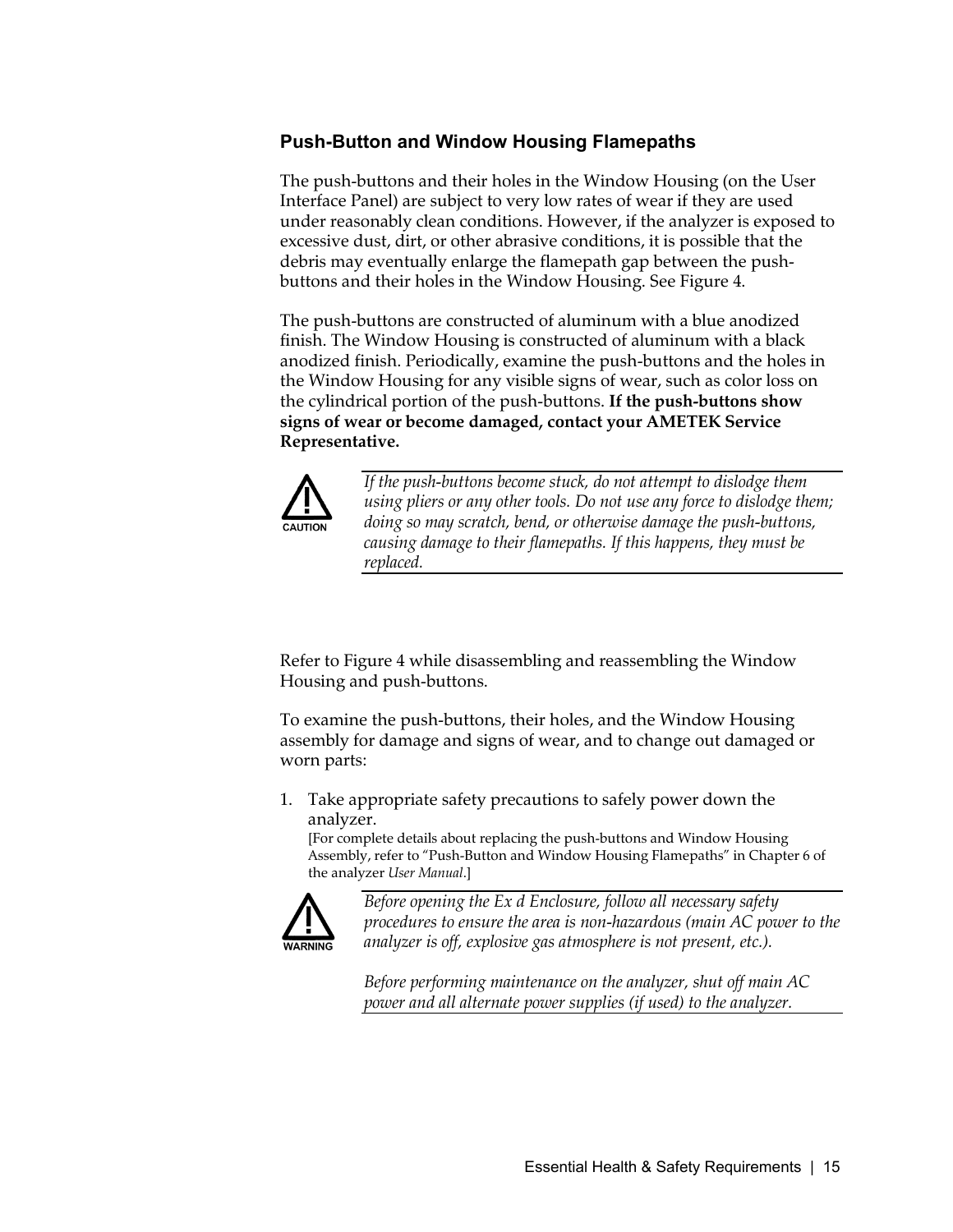2. Using a 5 mm ball driver, remove the twelve M6 x 16 mm hex-socket cap screws that secure the Window Housing to the enclosure door. Carefully remove the Window Housing assembly and avoid scratching or nicking it or the window.



*If the Window Housing is stuck, do not attempt to dislodge it using any tools that can scratch, nick, or otherwise damage it or the window. Do not use any force to dislodge it.* 

*If necessary, use a lubricant suitable for the hazardous area to assist in the removal of the Window Housing but ensure it is cleaned off before reassembling the Window Housing.* 

3. Carefully clean the push-buttons and carefully remove any debris or other substances from around their holes. The push-buttons should freely return to their normal positions. At all times, be careful not to damage their surfaces.



*If the push-buttons and/or their holes in the Window Housing are indented, bent, scratched, or the blue anodized finish is worn, immediately replace all of the push-buttons and the Window Housing assembly with new parts. Continue with Step 3.* 



*If the push-buttons are not damaged or worn, you do not have to remove them.* 

# **Window (User Interface Panel)**

Periodically, examine the window for scratches, chips, or cracks. Replace the Window Housing assembly if it is damaged. Replace the push-buttons at the same time.



*Be careful not to scratch the window. Scratches will reduce impact resistance.*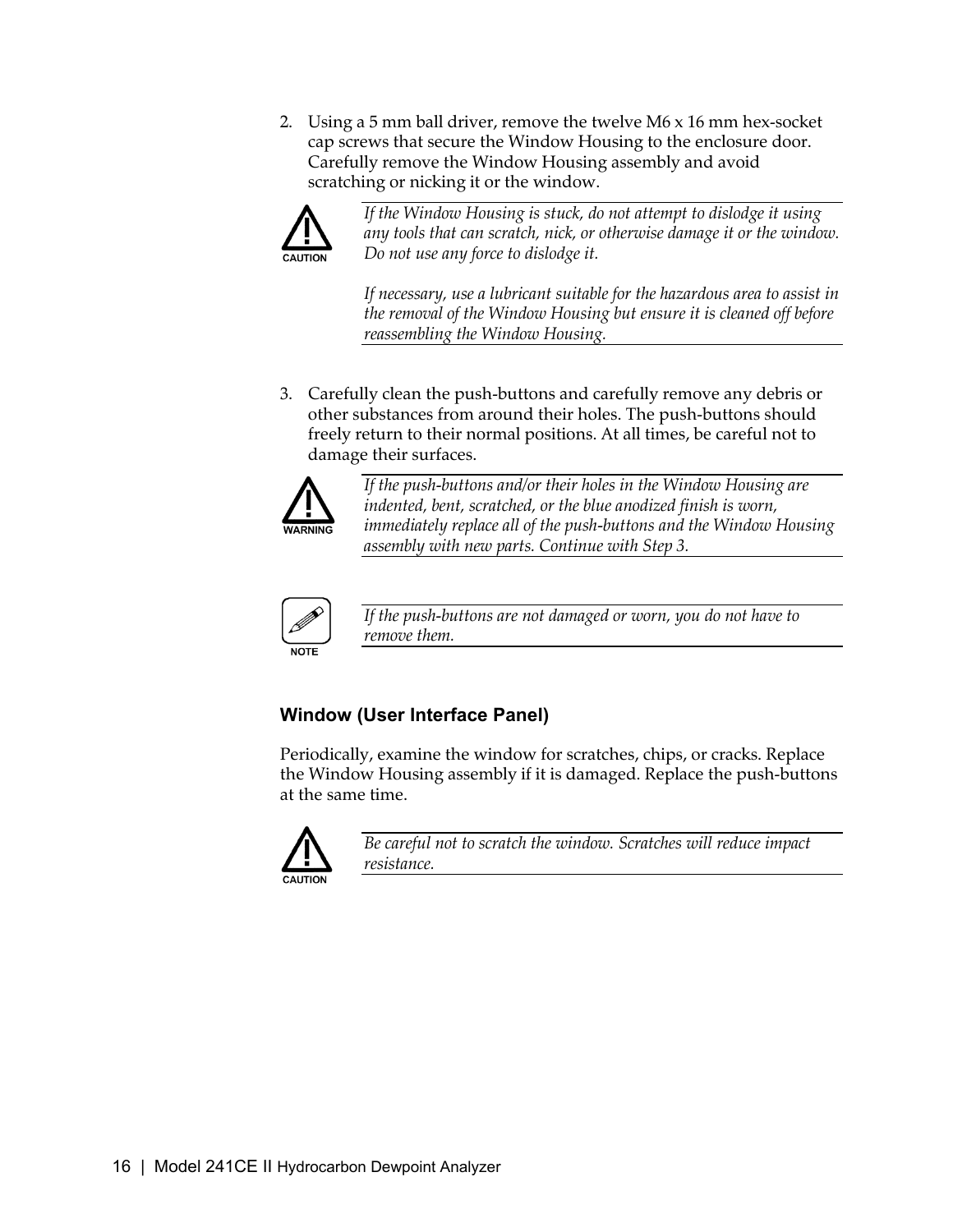

**Figure 4. Window/Push-button assembly Details.**